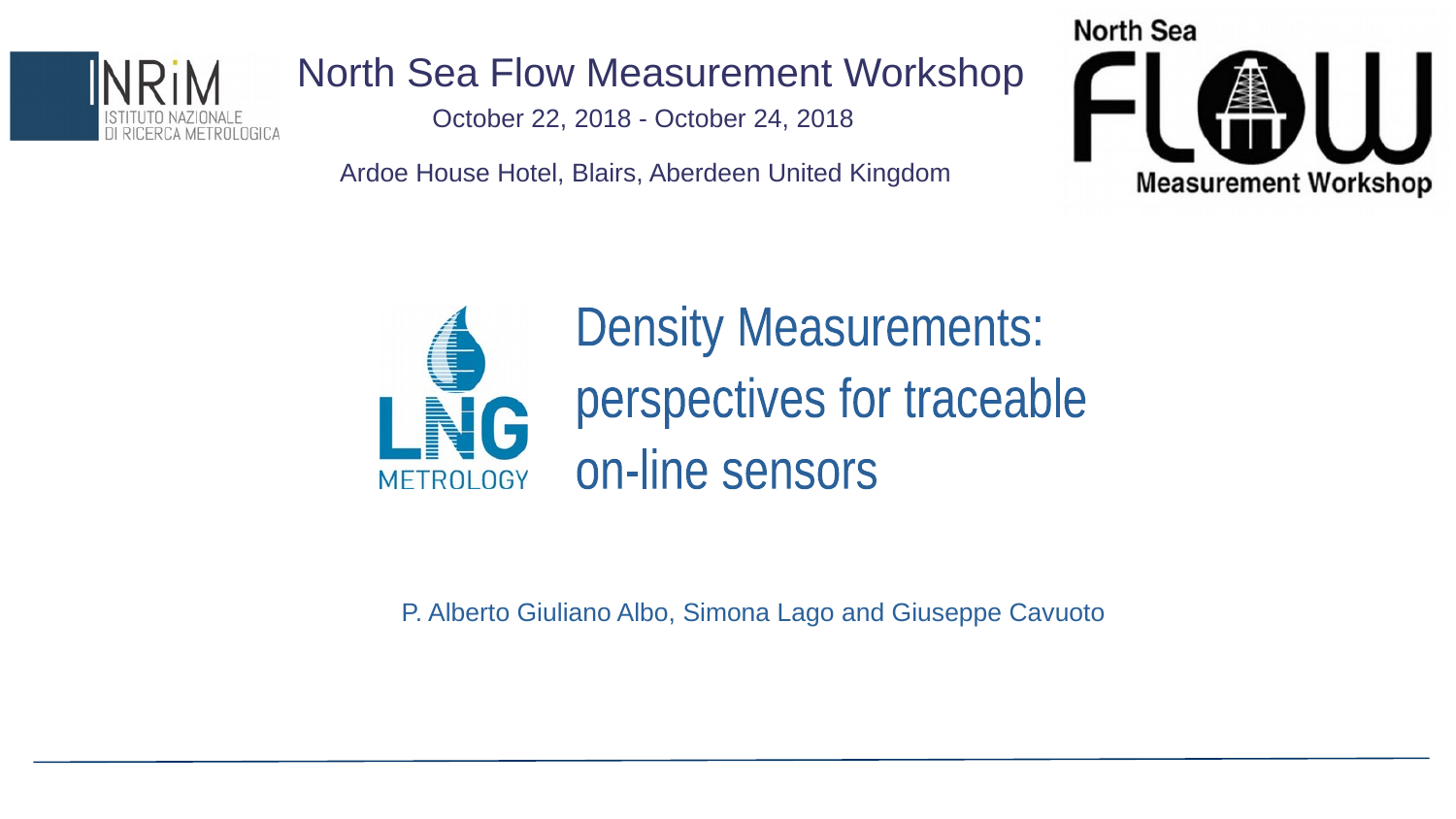

#### Transferred energy can be calculated with the following formula [1]:



[1] GIIGNL–LNG Custody Transfer Handbook v. 5.00 (2017)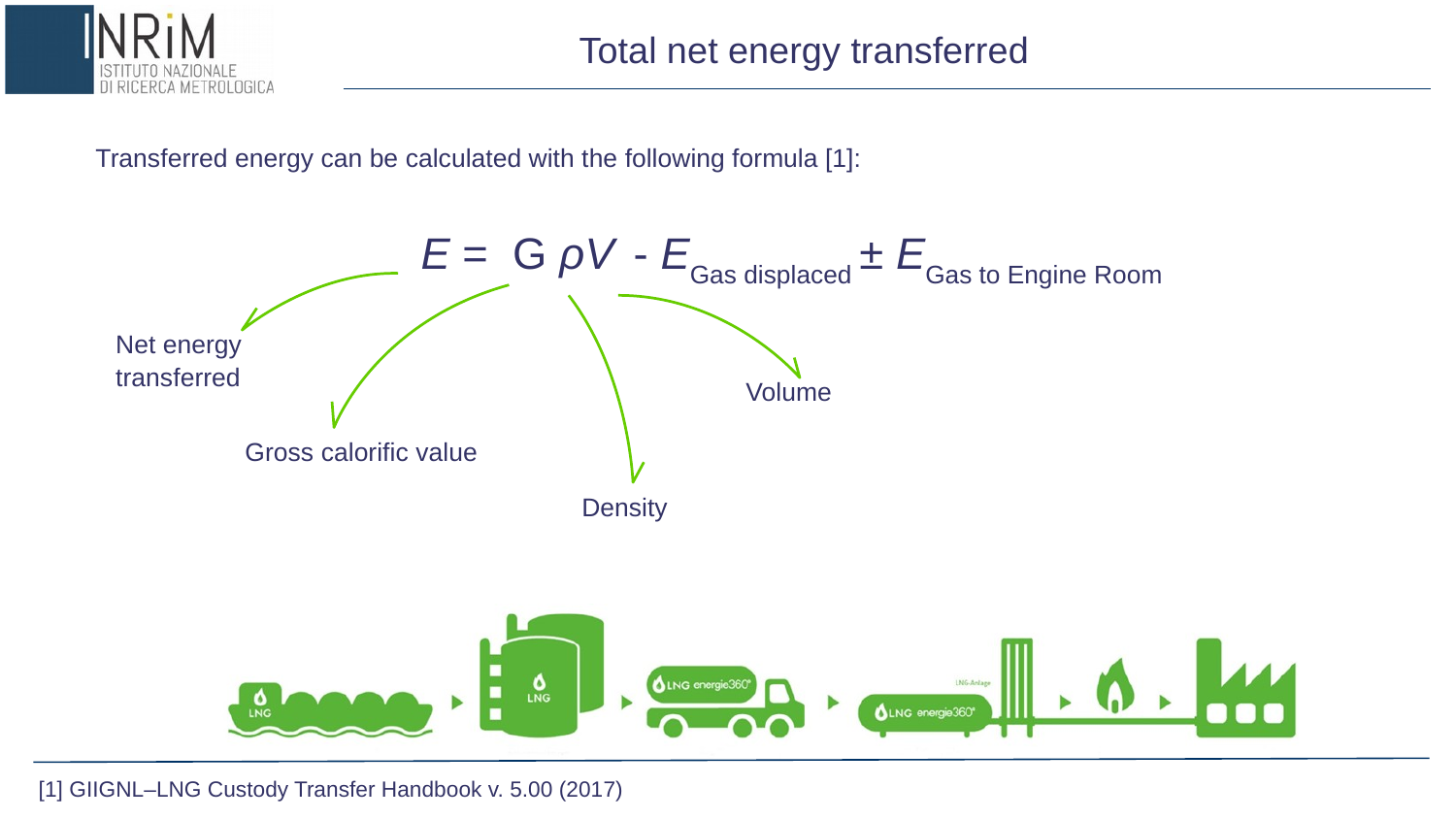

### Mass determination

LNG **mass** can only be measured by direct weighing

it can be done with trucks and other **small-scale** carriers but **not for large amount** of fluid.

or by **Level/Volume** and **Composition** conversion [1]:

Honeywel



 $\mathbf{G}$ 





#### [1] GIIGNL–LNG Custody Transfer Handbook v. 5.00 (2017)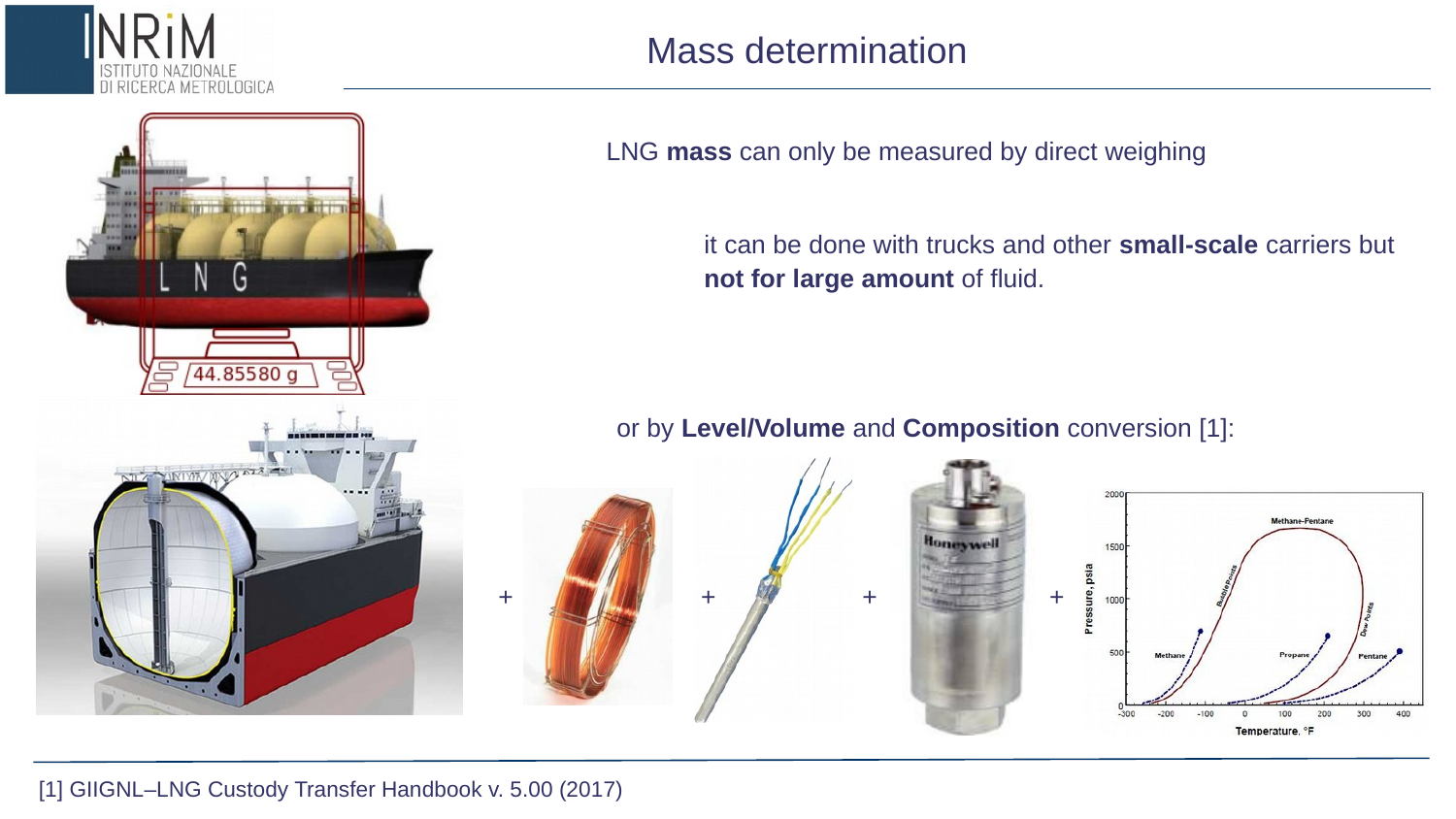

A **suitable density sensor** must satisfy at least two general **requirements**:

#### **Technological**

- Suitable to work in wide **range of temperature and pressure**;
- **Uncertainty in the order of 0.1%** or better over the whole measurement range;
- **High accuracy**;
- **Easiness** in design and operation;
- Measurement **time constant** in the order of **seconds**.

#### **Commercial**

- Low cost;
- Traceable;
- Almost never failures;
- Simple / on-line calibration.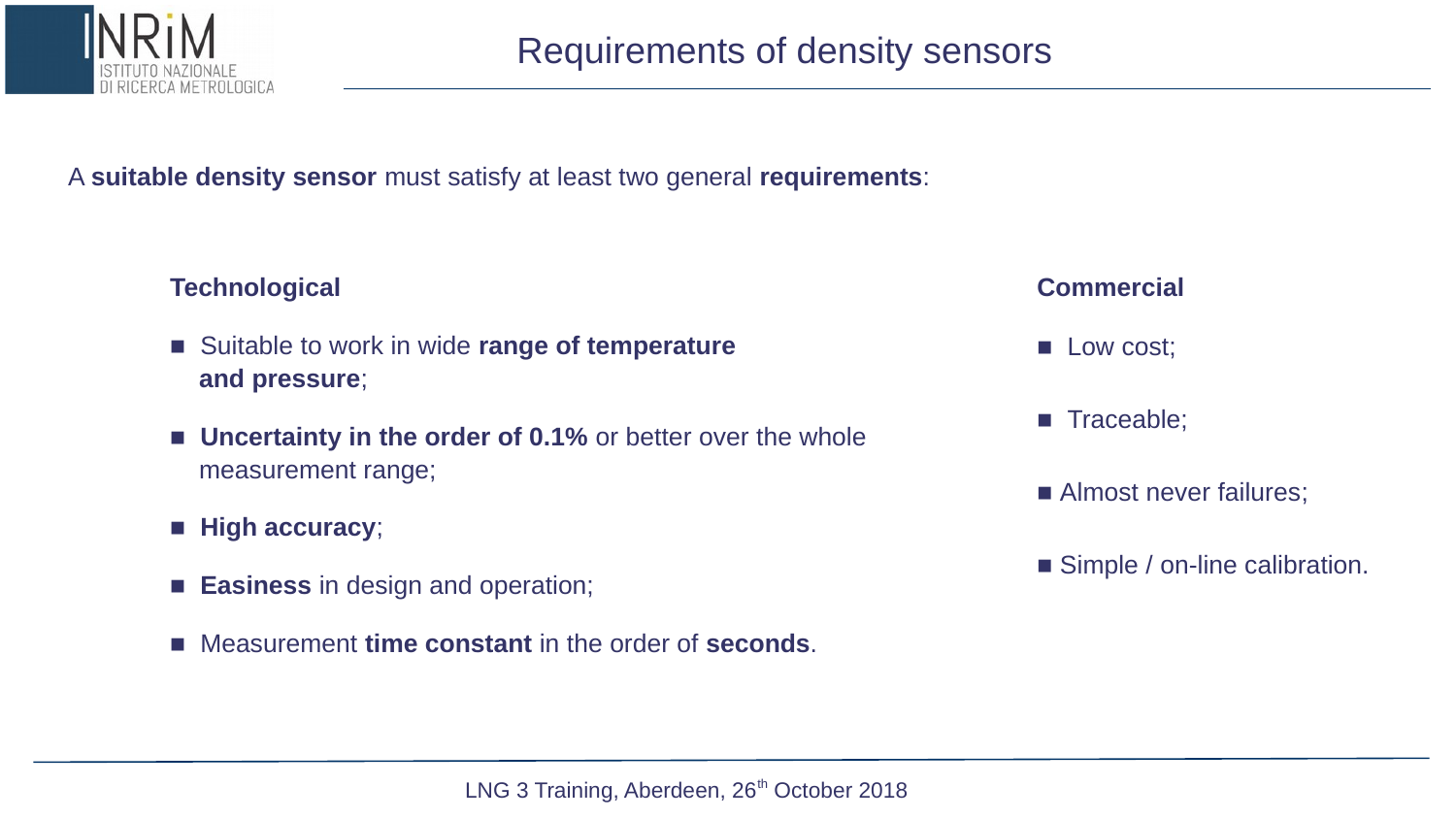

#### **Static methods:** density is measured **maintaining the fluid at its natural thermodynamic and mechanic equilibrium**



- **Time constants** are much **longer** than a second and may be in the order of hours or days;
- Since the fluid is in equilibrium, **high accuracy and low uncertainty** can be obtained;
- **Measurements** are usually **directly traceable** to the definition of the units of mass and volume.

#### **Dynamic methods:** density is measured **setting the fluid out its natural thermodynamic and**



- **mechanic equilibrium** and monitoring some properties of the transitory.
- **Time constants** are in the order of seconds but can be much **smaller**;
- Out of the equilibrium, the fluid may show **properties influencing the measurements**;
- **Calibration** of the instrument is **needed** and the **traceability must be checked** time by time;
- Sensor **calibration** has to be **repeated frequently**;
- More **complex physics** that can **lead to higher uncertainty** when approximations are introduced;
- Dynamic **response of systems** can be used to **extract further information** of the state of system.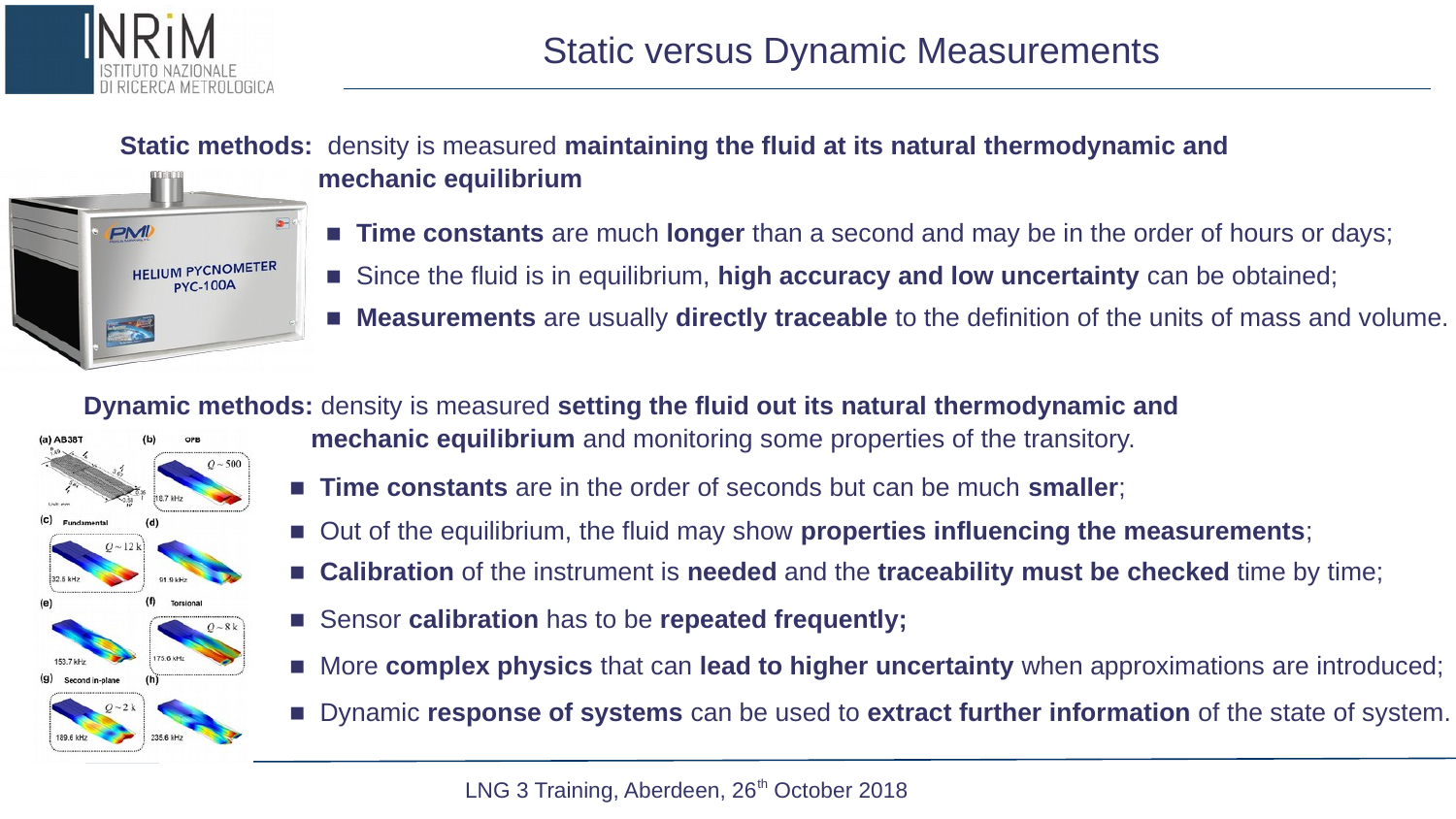



The sample is expanded from one volume to a second volume. The ratio between these two volumes is equal to the ratio between the density  $\rho_{_0}$  before and after the expansion  $\rho_{_{\rm f}}$ .

#### **Single Expansion Devices**

Usual volume ratios from 50 to 1000, so that the final pressure is near to atmospheric.

$$
\rho(T, p) = \frac{m - m_0}{m_{\text{CH}_4} - m_0} \rho_{\text{CH}_4}(T, p) + \rho_{\text{a}}
$$

- Temperature range from (98 to 111) K;
- Pressure up to 0.6 MPa;
- Declared uncertainty: 0.25 %;
- *m*-symbols refer to the pycnometer weights when filled with LNG, when evacuated and when filled by a reference fluid (i.e. methane),  $\rho_{_{\rm a}}$  is the density of air when pycometer is weighted in air.



INRiMs pycnometer for cryogenic density measurements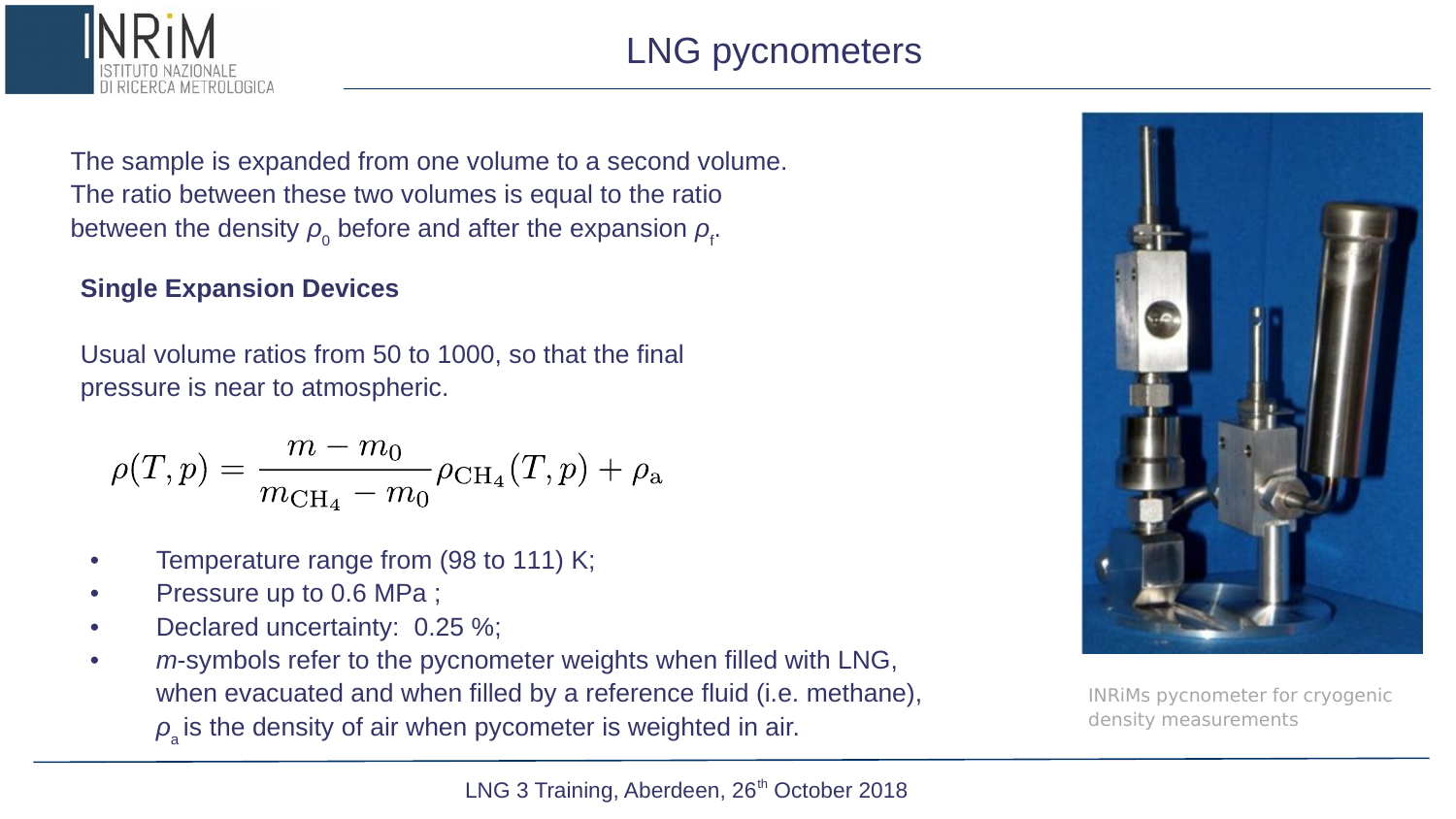

From conservation of 4-momentum (mass and momentum simultaneously):

$$
\delta \Pi^{\mu} = \int \rho v^{\mu} v^{\nu} n_{\nu} |\partial S| = \int \nabla_{\mu} (\rho v^{\mu} v^{\nu}) |dV|
$$



 $\delta m = \partial_t \rho + v^j \nabla_j \rho + \rho \nabla_j v^j$ **Mass conservation:**  $\delta \pi^i = \rho (\partial_t v^i + v^i \nabla_j v^i) + v^i \delta m + \nabla^i p + f^i$ **Momentum conservation:**

**Mass and momentum conservation** is the principle which **dynamic sensors are based on**.

Since **nabla** and volume depend on the geometry of the system, the density distribution depends on local **geometrical properties.**

Equations are **further complicated when viscosity and thermodynamic** terms are included.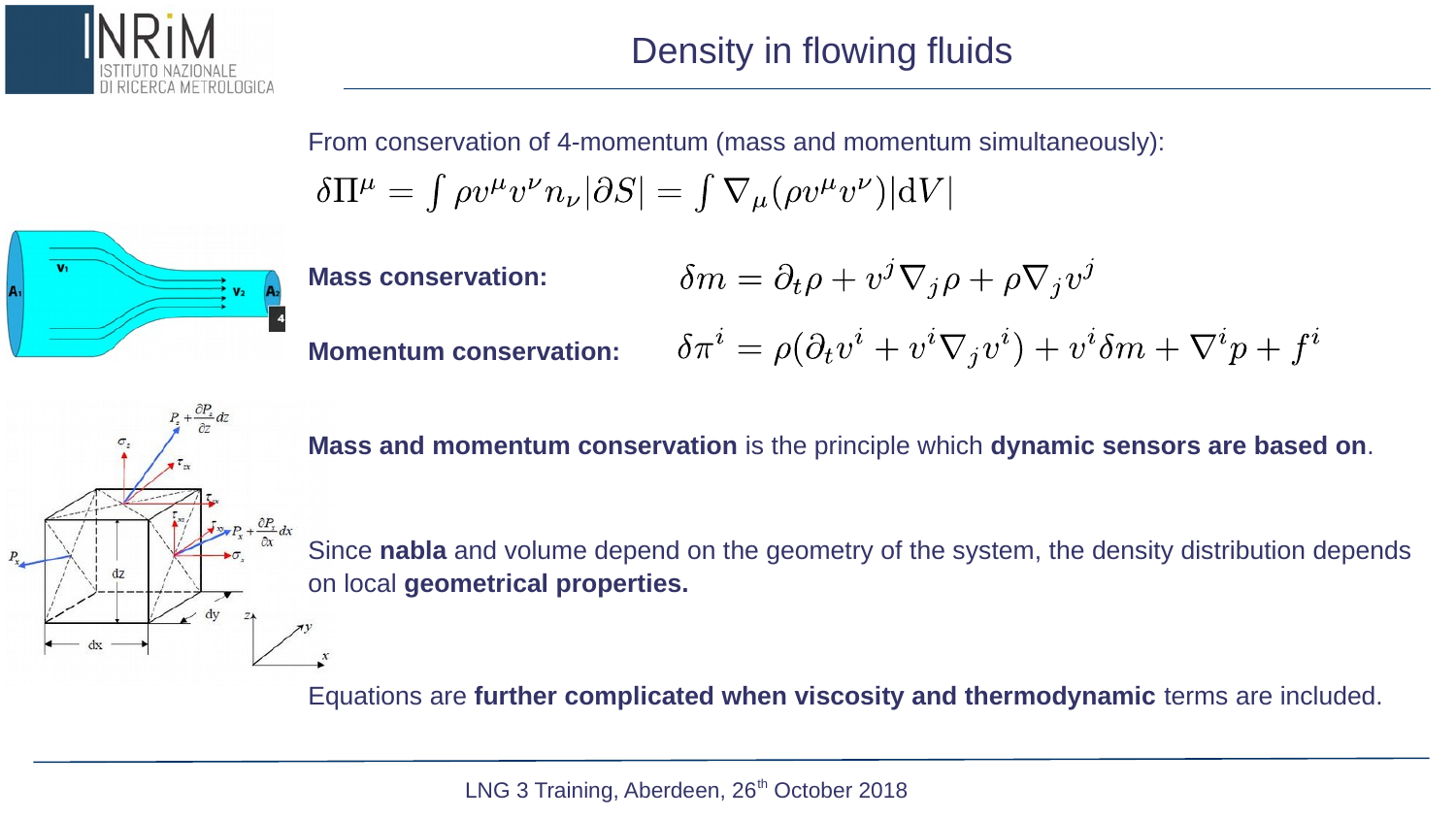

## Coriolis mass flowmeter



**Calibration is** the most suitable **procedure** to **eliminate or characterize** the *C*-function. When characterization is needed, **physical models** play the most important **role**.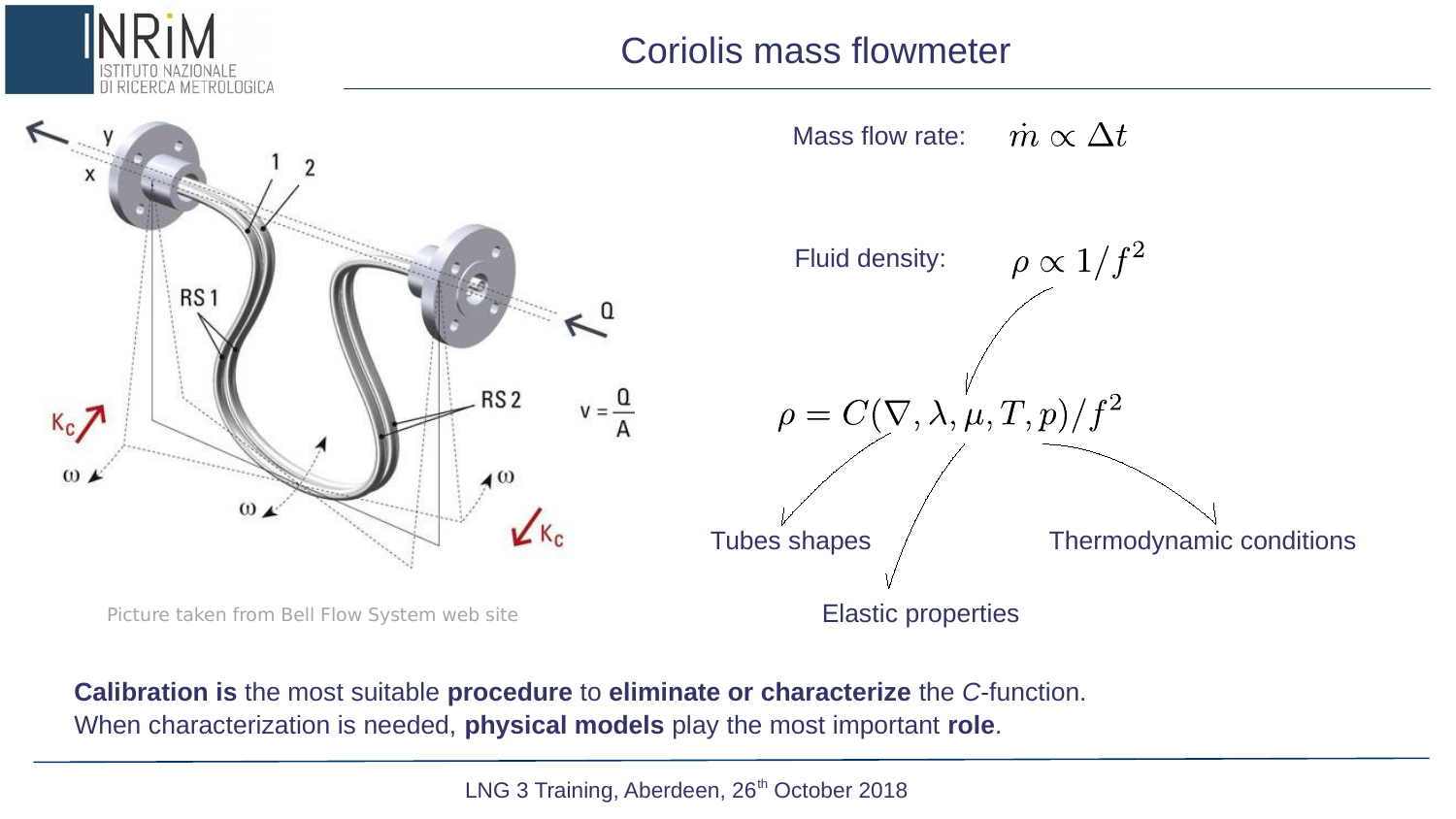

INRiM's pycnometer (prototype I) for cryogenic density measurements

### **Materials and dimensions** are designed to **fit** the measurement range of **densities**

Acoustic densimeter measures the **density of the fluid directly**, without making use of Equation of States.

$$
o_{\rm f} = \frac{1+R}{1-R} \frac{w_{\rm s}}{w_f} \rho_{\rm s}
$$

Where s- and f- indexes refer to solid and fluid respectively while *w* is the speed of sound, *ρ* is density and *R* is the ratio of the signal amplitude.

**Conservative** relative uncertainty estimation in **laboratory conditions**:

- *u*r (*w*<sup>s</sup>  $\sim$  0.02 % speed of sound in crystals
	- $\sim$  0.05 % speed of sound in fluid
	- ~ 0.02 % reflection coefficient
		- $\sim$  0.01 % density of crystal
		- **) <0.15 % combined expanded uncertainty (***k***=2)**

*u*r (*w*f

 $u_r(R)$ 

*u*r (*ρs*

 $U$ <sub>r</sub> $(ρ$ <sub>f</sub>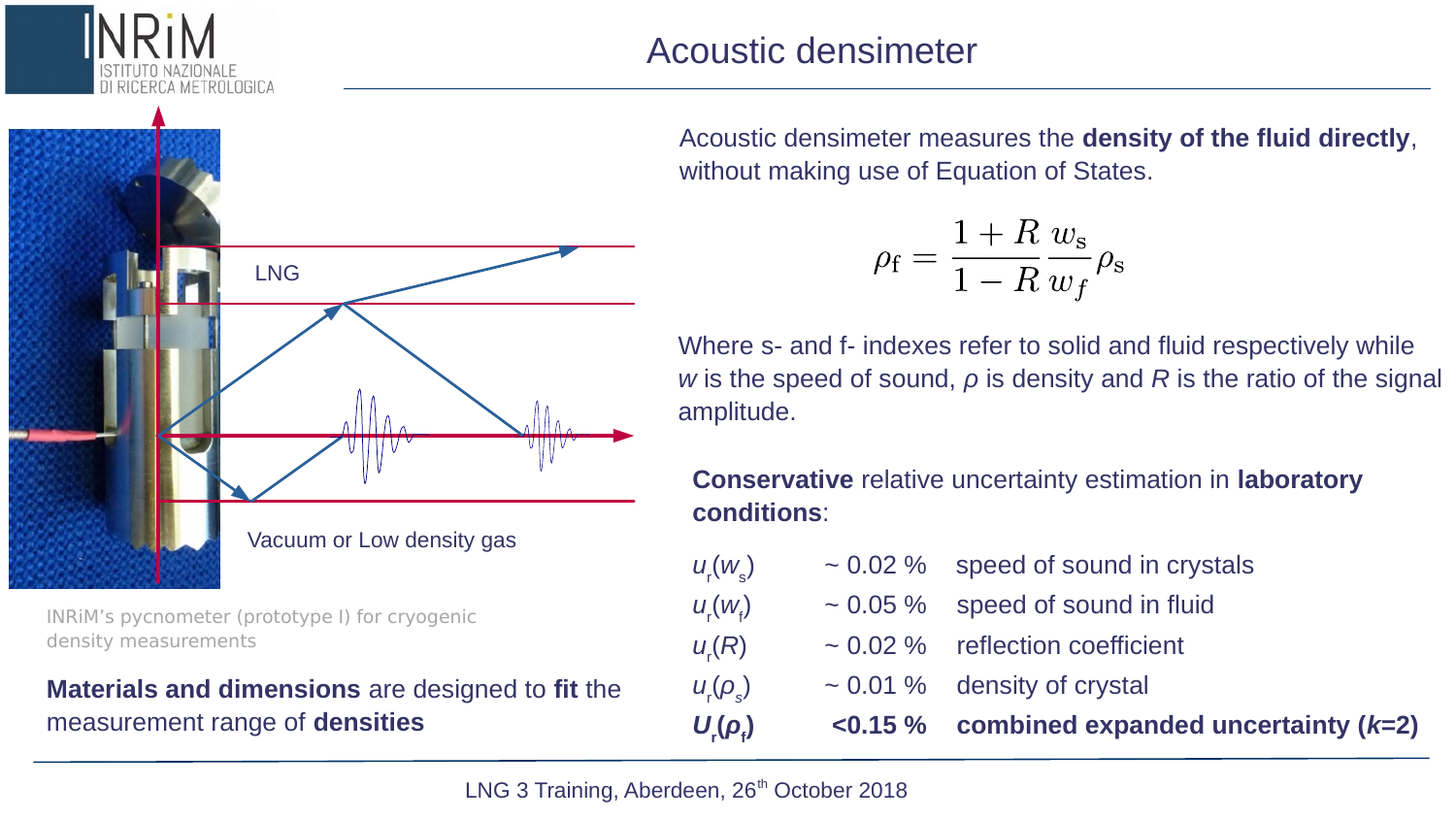

When **sensors** are **characterized and calibrated in laboratory conditions**, it is possible to use them on-line to **calibrate ultrasonic flowmeters by comparison**.

**Comparison** is a **well defined procedure** including shared measurement procedures and uncertainty analysis that is widely **used among Primary Metrological Institutes** to **disseminates** quantities.



Speed of sound for **fluid at rest** when **fluid flows**:

$$
w = \frac{L(t_{\rm up} + t_{\rm dw})}{2 t_{\rm up} t_{\rm dw}}
$$

Sensor **calibration**:

$$
w_{\text{ref}} = C \ w
$$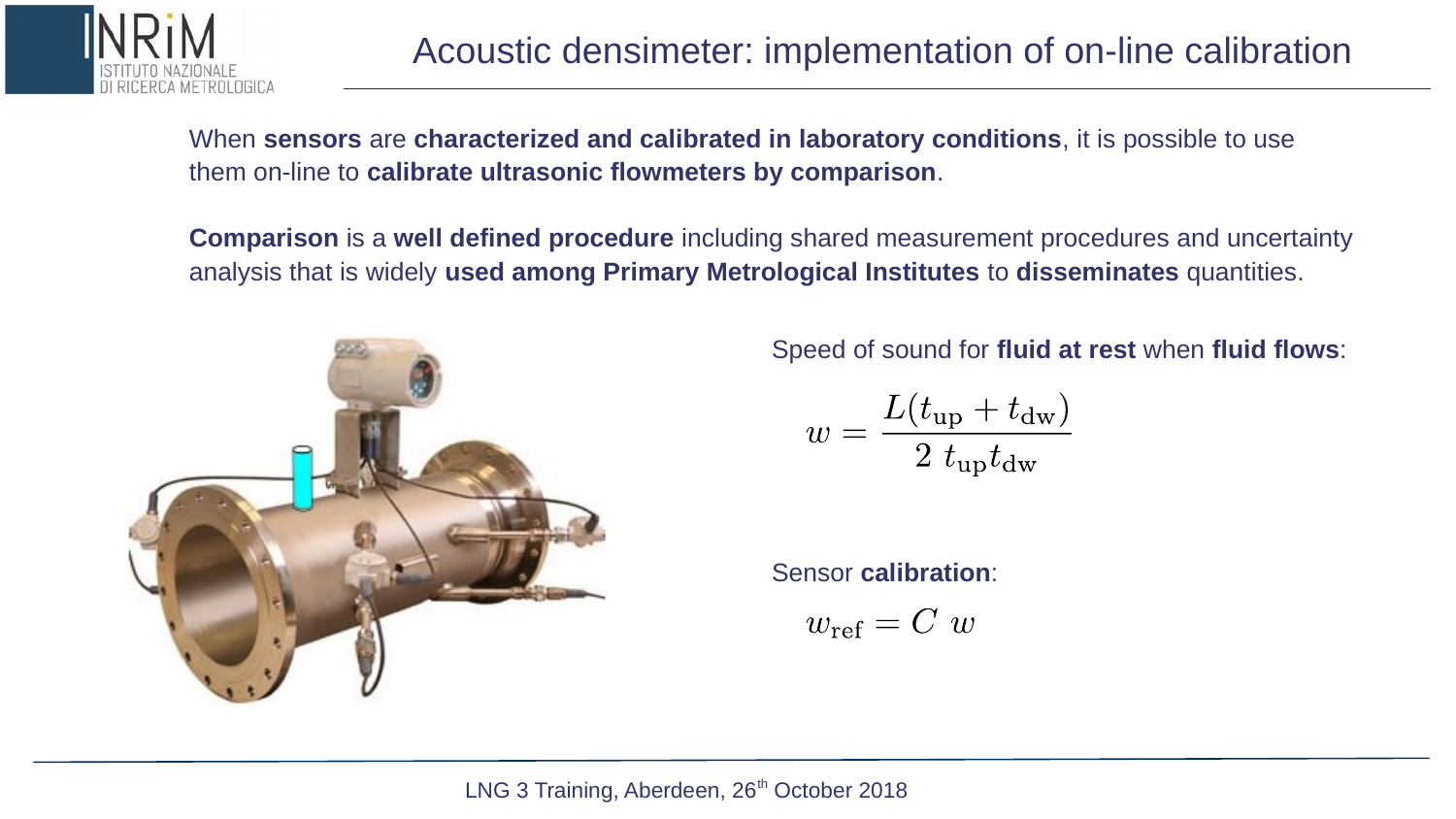



From simultaneous measurements of **speed of sound**  $w_\text{o}$  and **density**  $\rho_\text{o}$  it is possible to **monitor** the composition of **a ternary mixture** representing LNG, namely methane (85%), ethane (10%) and propane (5%).

Speed of sound and density can be expressed as a function of the composition  $x_i$  when the temperature  $\tau$  and the pressure  $p$  are known:

 $\left\{\n\begin{array}{l} w(x_\text{m}, x_\text{e}, x_\text{p}) - w_0 = 0 \ \rho(x_\text{m}, x_\text{e}, x_\text{p}) - \rho_0 = 0 \ 1 - x_\text{m} - x_\text{e} - x_\text{p} = 0 \end{array}\n\right..$ 

Functions  $w(x_{\scriptscriptstyle \sf m},x_{\scriptscriptstyle \sf e},x_{\scriptscriptstyle \sf p})$  and  $\rho(x_{\scriptscriptstyle \sf m},x_{\scriptscriptstyle \sf e},x_{\scriptscriptstyle \sf p})$  are obtained from a dedicated equation of state describing the composition to be monitored.

When ultrasonic flowmeters are calibrated on-line by comparison with a reference speed of sound sensor, the **ultrasonic densimeter** can be used to **monitor relative variation of the composition** of the **flowing** LNG.